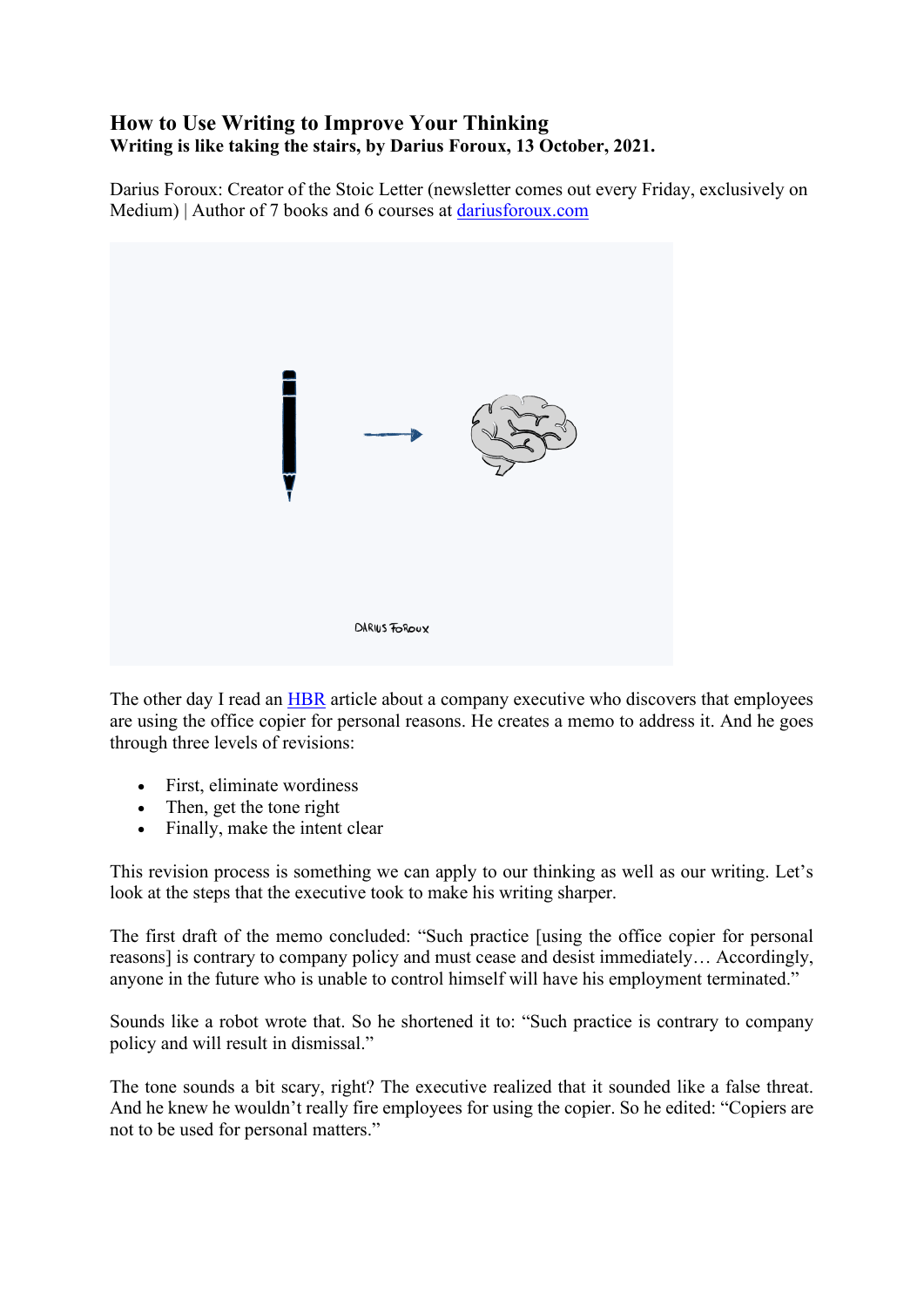The memo was now clear and free of unnecessary words. But it felt like an overly simple statement of policy. The executive reflected. Did he really want to enforce the policy? What would he do if people kept using the copier for themselves anyway? Would he assign someone to police the equipment?

So he thought: What is the real *intention* behind the memo? And how can that intention be [communicated clearly?](https://dariusforoux.com/what-is-effective-writing/)

The executive realized he didn't want employees using the copier for personal reasons because this costs the company money. So the final memo goes:

"We are revamping our policy on the use of copiers for personal matters. In the past, we have not encouraged personnel to use them for such purposes because of the costs involved… We are therefore putting these copiers on a pay-as-you-go basis…"

### **The message actually got longer. But we see the executive's** *thinking* **evolve. He starts with:**

• "The employees are taking advantage of the company. I'll tell them to shape up or ship out."

But after the revisions, he eventually concludes that:

• "Actually, the employees are capable of understanding a problem. I'll set a reasonable policy and write a memo that explains how it will operate."

By writing and revising his thoughts, the executive's *perspective* changed. If he stuck only with his initial impression, he would've made his employees resentful. And they might've continued using the copier in secret. Which doesn't solve the problem.

# **Revising your writing clarifies your ideas**

It happens all the time. You want to say something, and you think about the best way to say it. But sometimes, you don't need to focus on the writing itself, grammar, or the words you use. You need to focus on the reason behind your message.

To me, that's one of the most useful aspects of writing.

The great thing about writing is that it allows you to put your thoughts on paper (or on a screen) and look at them another way. Our ideas can sometimes lack clarity and perspective because they are trapped in our heads. Writing takes these thoughts out and places them somewhere we can see objectively.

This process also trains our minds to use language better. Revisions make us ask:

- Are we being clear with our point?
- Do our words confuse our intended audience?
- How can we [be more persuasive?](https://members.dariusforoux.com/real-influence)

When you decide to write something down, whether that's a formal business plan, proposal, or simply some freewriting in your journal, you give yourself the opportunity to improve your